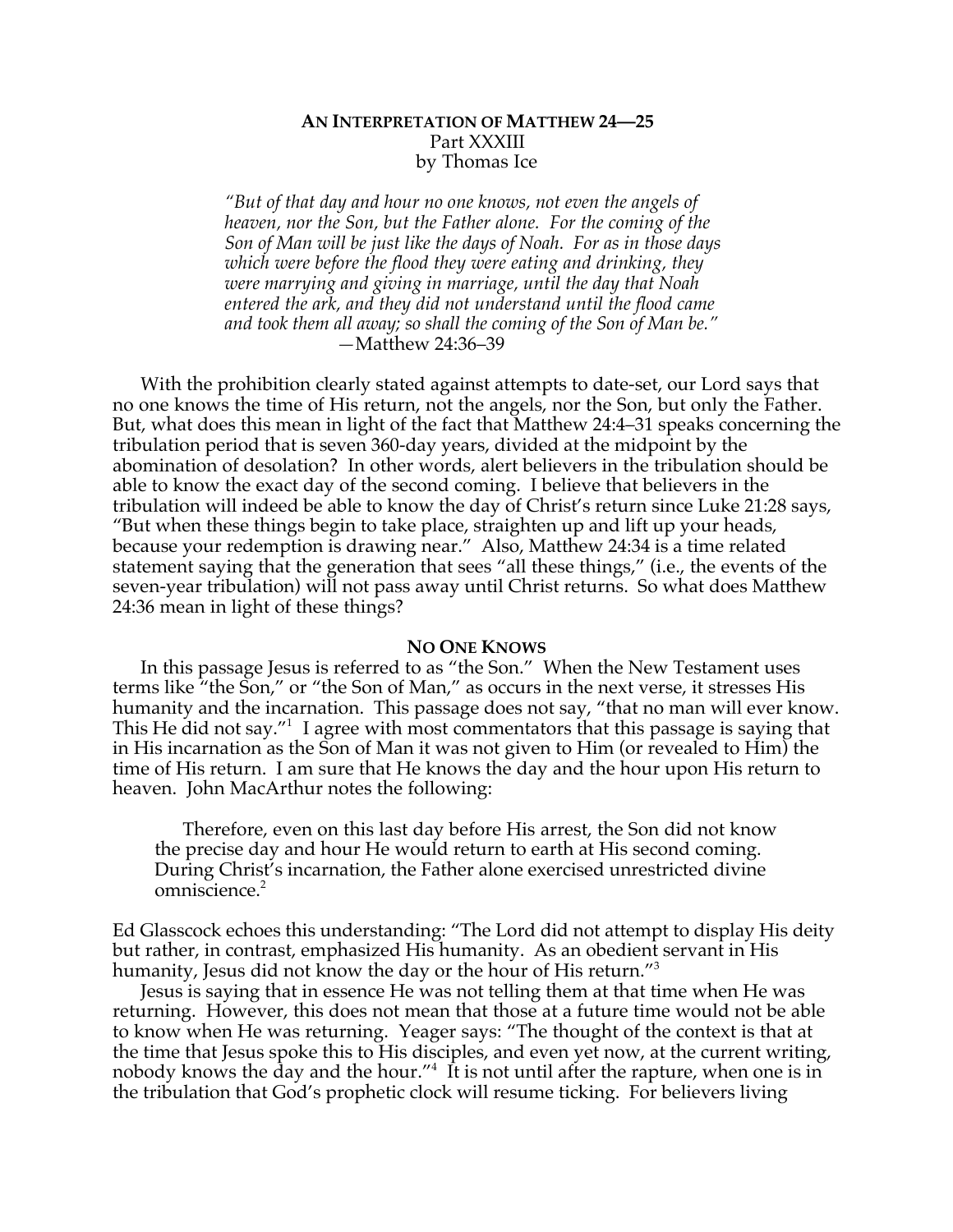during that time they will be able to know at least the day when Christ will return to planet earth.

## **THE DAYS OF NOAH**

In the second illustration following His Olivet Discourse (24:4–31) Jesus announces a parabolic comparison between His second coming and that of the days of Noah (24:37). While not specifically called one in the passage, it has the distinctives of a parabolic comparison. "The coming of the Son of Man will be *just like* the days of Noah" (emphasis added). Christ is making a comparison between His return (24:36) and the antediluvian days of Noah.

First of all, the passage says that the second coming of Christ will be *just like* the days of Noah. The word order in the original language reads as follows: "For just as the days of Noah, in this way is the coming of the Son of Man." The intensive particle "just as" *osper* is a "marker of similarity between events and states."<sup>5</sup> When combined with the demonstrative adverb "in this way" *houtos*, Christ is saying that the days of Noah were exactly the same as will be the time of Christ's return.

Does this mean that there is an extensive list of items that can be compared with the days of Noah? I do not think so. There is a single primary point that Christ emphasizes in each of the parables that He gives. In this one it is preparedness. "The likeness is seen in the suddenness of the coming of the judgment and the unpreparedness of the world for it," declares Toussaint. $^6\,$  Daniel Harrington says, "The point of the comparison between the days of Noah and the coming of the Son of Man is the unexpectedness of the crisis. . . . So unexpected was the flood that people did not recognize it until it had already come upon them."<sup>7</sup>

On more than one occasion the New Testament compares the second coming to the flood in Noah's days (Luke 17:26–27; 2 Pet. 2:4–11), as well as to other judgments such as the days of Lot (Luke 17:28–30). The central point found in these passages is that unbelievers were not prepared for God's judgment. This is the intention of Christ in this passage as well.

#### **EATING AND DRINKING**

Lack of preparedness is reinforced by the examples that our Lord cites. The Greek word used here for "eating" *trogo* is not the word normally used. It means, "to bite or chew food, *eat* (audibly), of animals . . . chew, nibble, munch."8 It is only used six times in the Greek New Testament, the other five uses are all found in John, usually of eating Christ's flesh. The normal New Testament Greek word for "eating," which is used in the parallel passage (Luke 17:27), is *esthio*. It occurs 158 times in the Greek New Testament and means, "to take something in through the mouth, usually solids, but also liquids, *eat*."<sup>9</sup> What's the point? The point appears to be "implying luxurious living.<sup>710</sup> The unprepared of that day will be so absorbed in pleasing themselves, or said another way, chomping on food, that they miss the fact that they are living in extraordinary times that would justify the abandoning the normal routines of life. Alfred Plummer also explains as follows:

The special point of the analogy is not that the generation that was swept away by the Flood was exceptionally wicked; none of the occupations mentioned are sinful; but that it was so absorbed in its worldly pursuits that it paid no attention to solemn warnings. Instead of saying: "It is certain to come; therefore we must make preparation and be always on the watch,"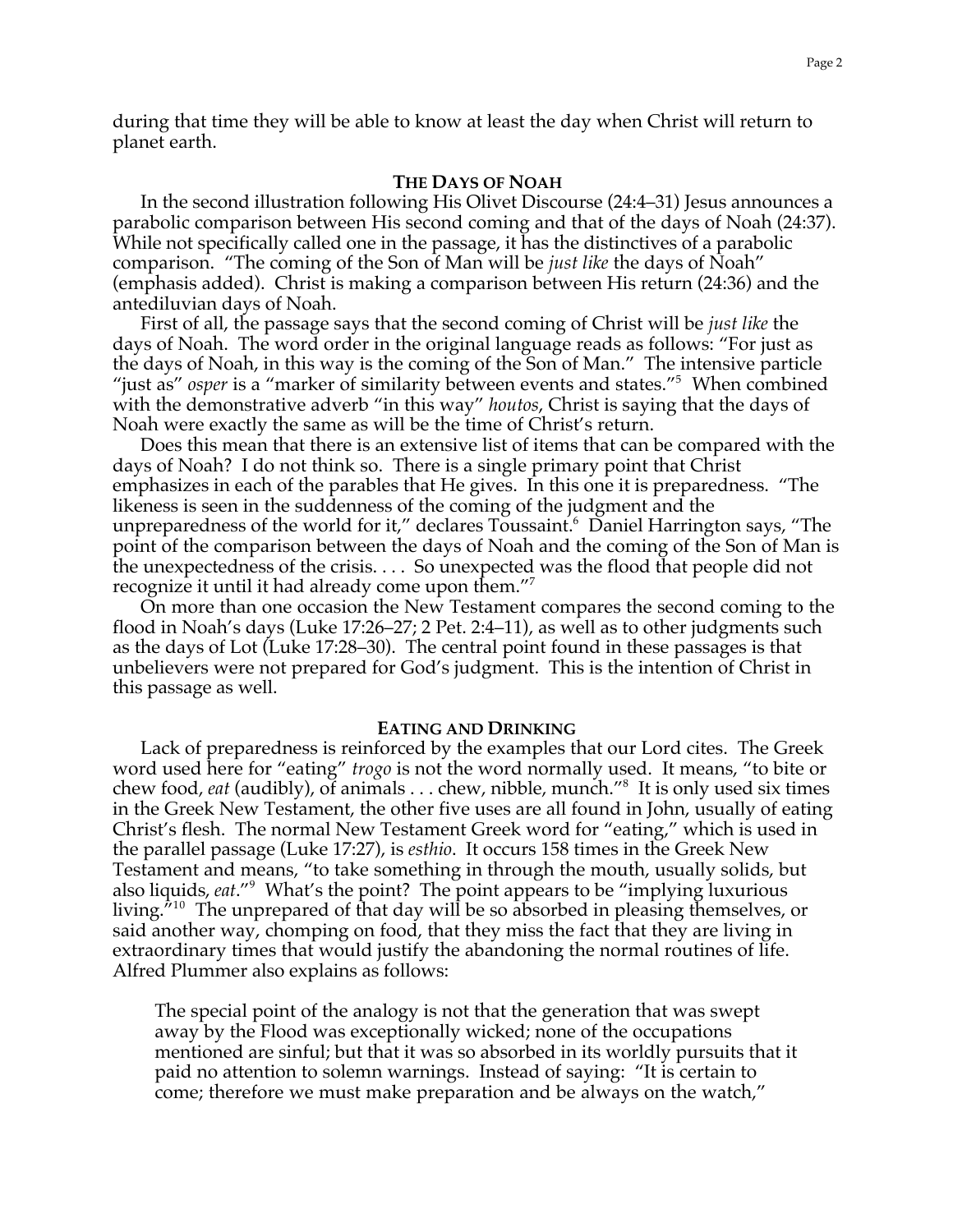they said: "No one knows when it will come; therefore there is no need to trouble oneself about it yet. Others matters are much more urgent."<sup>11</sup>

The events that Christ had just described (the tribulation in 24:4–31) should evoke concern about God's plan for history. instead, the unbelievers want to continue their own pursuits of their daily routines. Robert Govett explains: "The love of the world is displayed by men's being given over to eating and drinking. Had they believed the message of wrath just about to come, they would have fasted and wept."<sup>12</sup> A desire for the status quo is a manifestation of unpreparedness.

## **MARRYING AND GIVING IN MARRIAGE**

While eating and drinking relates to daily unpreparedness, marrying and giving in marriage illustrates unpreparedness concerning one's long-range perspective. Marriage, while certainly an institution ordained of God is good in-and-of itself, the point here is that one should not be engaged in long-ranged planning while unprepared for impending judgment. Meyer tells us that it is "descriptive of a mode of life without concern, and without any foreboding of an impending catastrophe."<sup>13</sup> Just as it would make no sense to plan marriage in the days of Noah leading up to the Flood, if one was unprepared to face God's judgment, in the same way, it makes no sense to plan for marriage in the face of the events of the tribulation that will lead up to the second coming.

In the days of Noah, Noah had been preaching concerning the coming judgment of God (2 Pet. 2:5), yet no one, other than Noah's family paid attention to his message. Instead, they went about business as usual, ignoring the warnings of God's Word. Govett captures the sense well in the following:

Hence these pursuits are spoken of, not as evil in themselves, but as they practically give the lie to the warnings of God. These are only reasonable, so long as the present scene is to go on as it is. The accumulating property, when both life, property, and posterity are to be destroyed, is folly.<sup>14</sup>

These practices by the unprepared ceased "the day that Noah entered the ark," just as they will in the future when Christ returns.

### **THEY DID NOT UNDERSTAND**

Perhaps the most sobering statement in this passage is that "they did not understand." They did not put two and two together, Jesus said, "*until* the flood came and took them all away." Jesus then said, "so shall the coming of the Son of Man be." Here we have a similar construction that we saw in verse 37, which is the "marker of similarity between events and states."<sup>15</sup>

Not only should similarities be noted, but it is also important to see contrasts as well. It is important to note that the rejecters of God's Word, who "did not understand," in verse 39 is juxtaposed with the admonition to believers in verse 33, which says, "even so you too, when you see all these things, recognize that He is near, right at the door." The Greek verb *ginosko* is used in both passages and translated "recognize" in verse 33 and "understand" in verse 39. This Greek word has the meaning in these contexts of "to grasp the significance or meaning of something, understand, comprehend."<sup>16</sup> The difference between the one who understands and the one who does not is based upon who accepts God's Word and who does not.